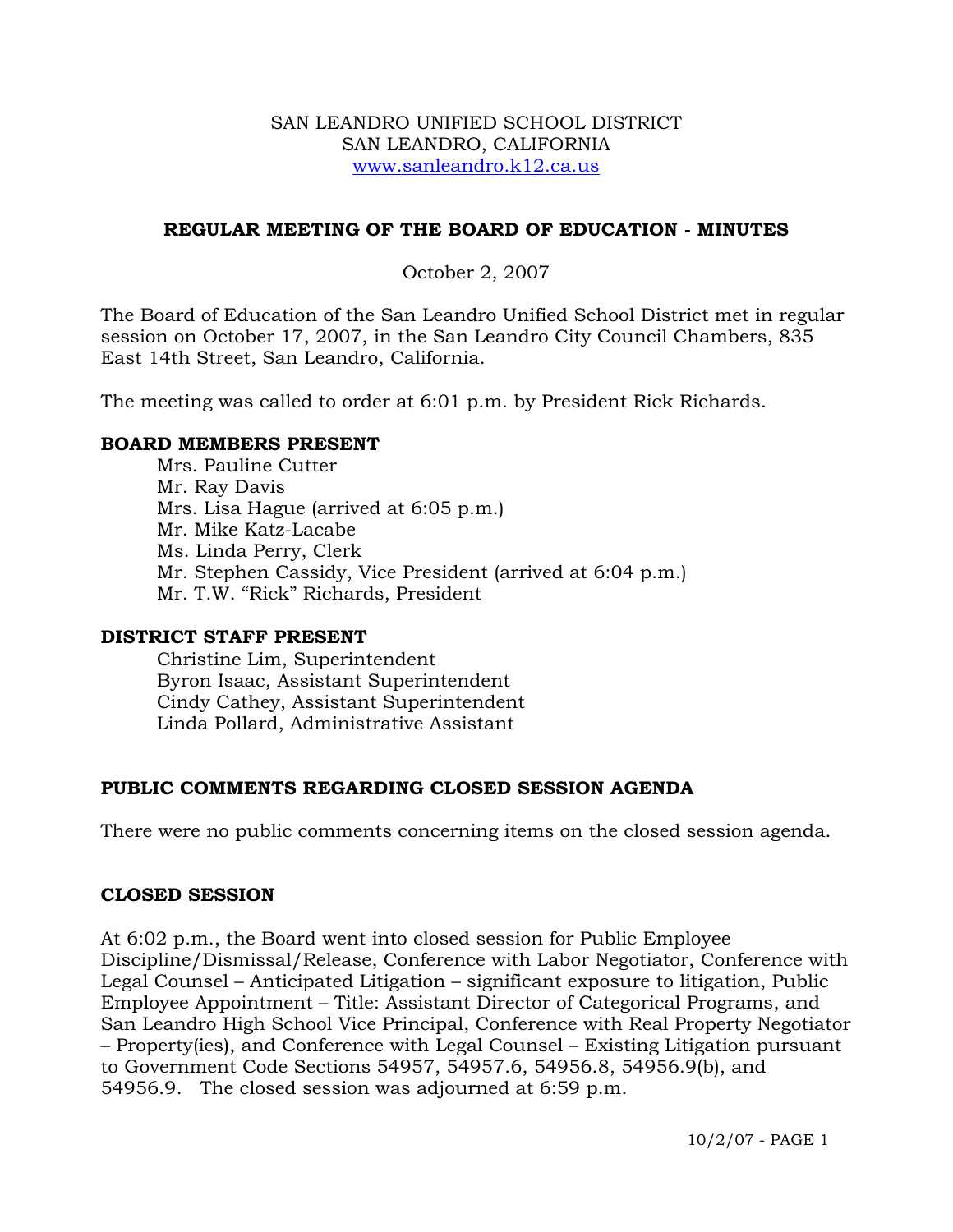The Board returned to open session at 7:05 p.m. with the Pledge of Allegiance to the Flag led by Superintendent Lim. President Richards said the Board had been in closed session and had taken the following action:

- On a motion made by Mr. Davis and seconded by Mr. Richards the Board authorized legal counsel to refer a question involving mass mailings at the District's expense to the Fair Political Practices' Commission for investigation and administrative determination by the following 5-1 vote:
	- Trustees Cutter, Davis, Hague, Perry, Richards Voting yes
	- Trustee Katz-Lacabe Voting no
	- Trustee Cassidy Recusing himself

## **APPROVAL OF AGENDA**

Prior to approving the agenda, Mr. Katz asked that the spelling of "Zocolo" on page four of the agenda under "Acceptance of Donations" be corrected to "Zocalo."

On a motion made by Mrs. Cutter and seconded by Mr. Davis, the Board approved the agenda for the regular meeting of October 2, 2007, as amended, by a 7-0 vote.

# **REPORTS** Student Representatives' Reports – San Leandro High School representative Astrida Fernandes updated the Board on the activities at the high school. She reported that San Leandro High School has raised \$900 to date for the "Pennies for Patient" drive which goes towards leukemia research. Home Coming will be the week of Oct. 22. The theme this year is "Worlds" with the senior class dipicting -"Jungle World"; junior class – "Disney World"; sophomores – "Space World"; and freshman – "Wonka World". Raza Day will be Friday, October 12, 8:05-11:16 (first and second block) sponsored by Latino Unido; DECA week will be October 7-13; and the SAT testing will be Saturday, Oct. 13. College Bound will be sponsoring a freshman festival after school on October 4, where students will learn about college and the College Bound program. The fall sports season has begun. Service clubs have been participating in many community services activities such as the upcoming Washington and Roosevelt Elementary Schools' Fall Festivals.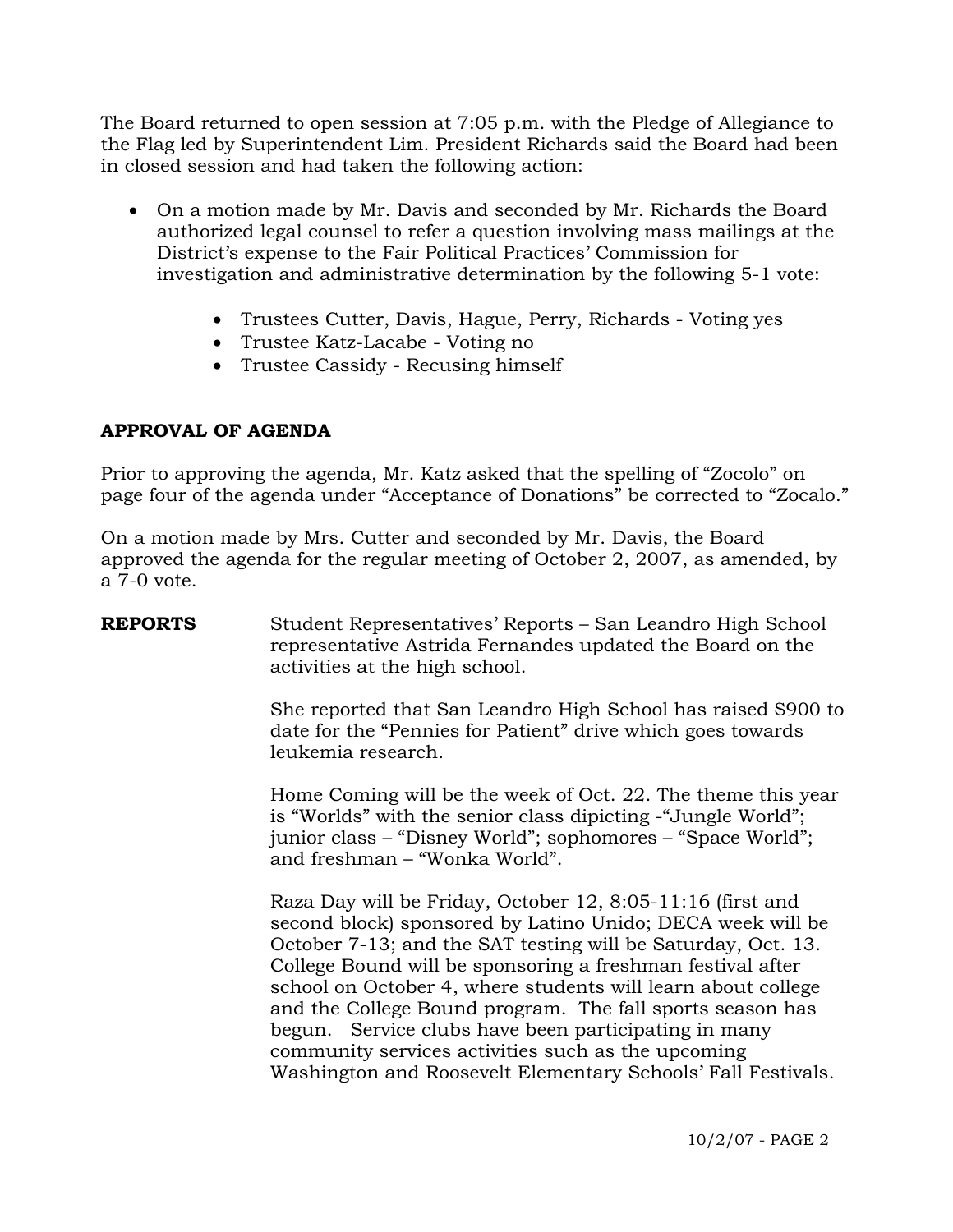#### **PRESENTATIONS**

• Daniel Chaja, Assistant Director of Research and Program Evaluation, presented Data Presentation Part III. This part of his presentation highlighted additional summary data reports further defining the progress the District is making in meeting the needs of our students. He also shared highlights of data analyses conducted by the District, using the middle schools as examples of what might happen to the API given certain variables. He was joined by Assistant Superintendent of Educational Services Cindy Cathey, who shared reflections from all school sites as we identify program strengths, areas of needs, and action steps needed to address our students' achievement needs.

 Following the presentation, the Board raised some very thought provoking concerns and questions that focused on such areas as separate classes and programs for GATE students, if the growth over time matches what needs to be done to meet AYP and if moving students from far below basic to below basic does a disservice to those students doing well, raised by Mr. Katz; if there have been any discussion with regards to districtwide strategies to reach out to parents, raised by Ms. Perry; and moving students from general math to algebra, raised by Mr. Cassidy, which were addressed by staff.

 When Mr. Cassidy asked why there was an achievement gap, Ms. Cathey explained that while the response entailed a very multi complicated answer, from her perspective it was about resources, time, professional development and zeroing in on the issues of race, to name a few.

 In addition, Ms. Perry was interested in having a mid-year update regarding the middle school math curriculum, testing at the elementary level, as well as how the adopted text, supplemental materials and pacing schedules were being used.

 Mr. Cassidy thought there might be a need for realignment of resources thus dedicating more to the middle schools. He was also interested in ways to expand the summer school program, and would like to know how summer vacation impacts student achievement.

 The Board thanked the presenters for their time and effort towards, this presentation, adding that it helped put the pieces together.

• Song Chin-Bendib, Assistant Superintendent of Business Services, made a dual presentation regarding Understanding School Finance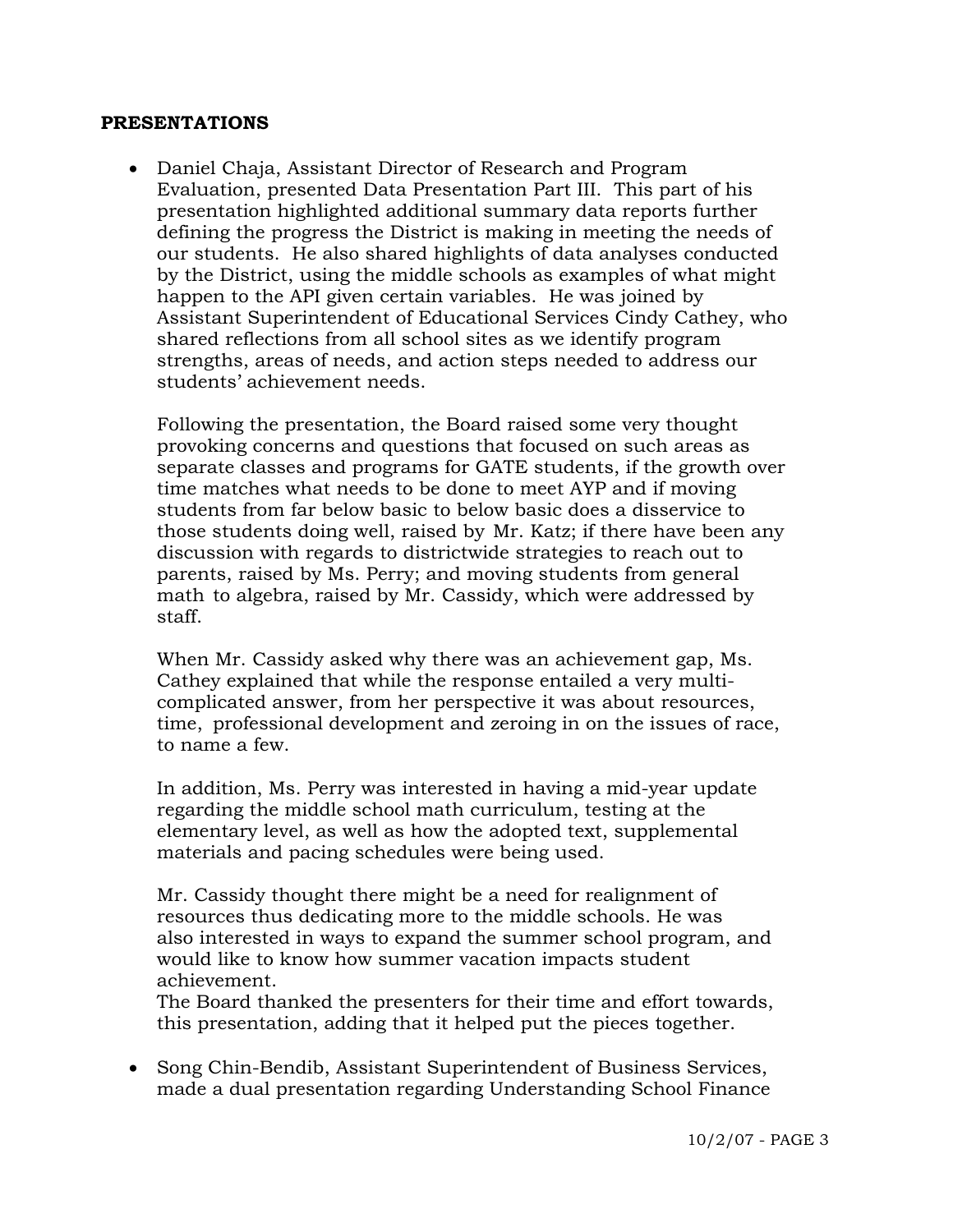and the impact of the Budget Act 2007 recently signed by the Governor.

 Ms. Chin-Bendib walked the Board through the Governor's budget, stating that while there were no significant changes for the District this year, the key challenges for schools will be to fund baseline K-12 programs schools next year, given the slowdown in Proposition 98 and the use of one-time funds in the current year. Among some of the major program cuts from the May revision to the final budget noted by Ms. Chin-Bendib included, School Safety Block Grant, Career-Technical Equipment, Career-Technical Teacher Incentives, Career-Technical Counselors, CAHSEE Assistance, and Pre kindergarten Family Literacy. The Revenue Limit COLA, funding for federal programs, and major health care proposals were also touched upon.

 Ms. Chin-Bendib provided charts illustrating inventory of reserve dollars by restricted and non-restricted funds, summary of the Governor's budget, and the final budget page from School Services which provided a synopsis of past, current, and future fiscal years.

 Clarifying questions posed the Board included whether the Adult School CBET program would be affected by the elimination of pre-kindergarten family literacy funding, raised by Mrs. Cutter, and further explanation on the District's revenue limit per ADA, raised by Mr. Cassidy.

 The second part of Ms. Chin-Bendib's presentation focused on Understanding School Finance, noting that this can be an extremely complex concept. Keeping that in mind, she hoped that the information presented would address all of the essential areas and be helpful to not only the Board but to the community as well.

 Charts breaking down the combined general fund expenditures, and illustrating general fund multi-year projections, fund Balances/Categorical entitlement carryovers, deferred revenues and revenue limit summery were shared to further explain the unrestricted and restricted classifications.

 Mr. Cassidy felt it would be very helpful to have a document or flowchart illustrating the breakdown of COLA within the District's budget.

#### **PUBLIC TESTIMONY ON NON-AGENDA ITEMS** None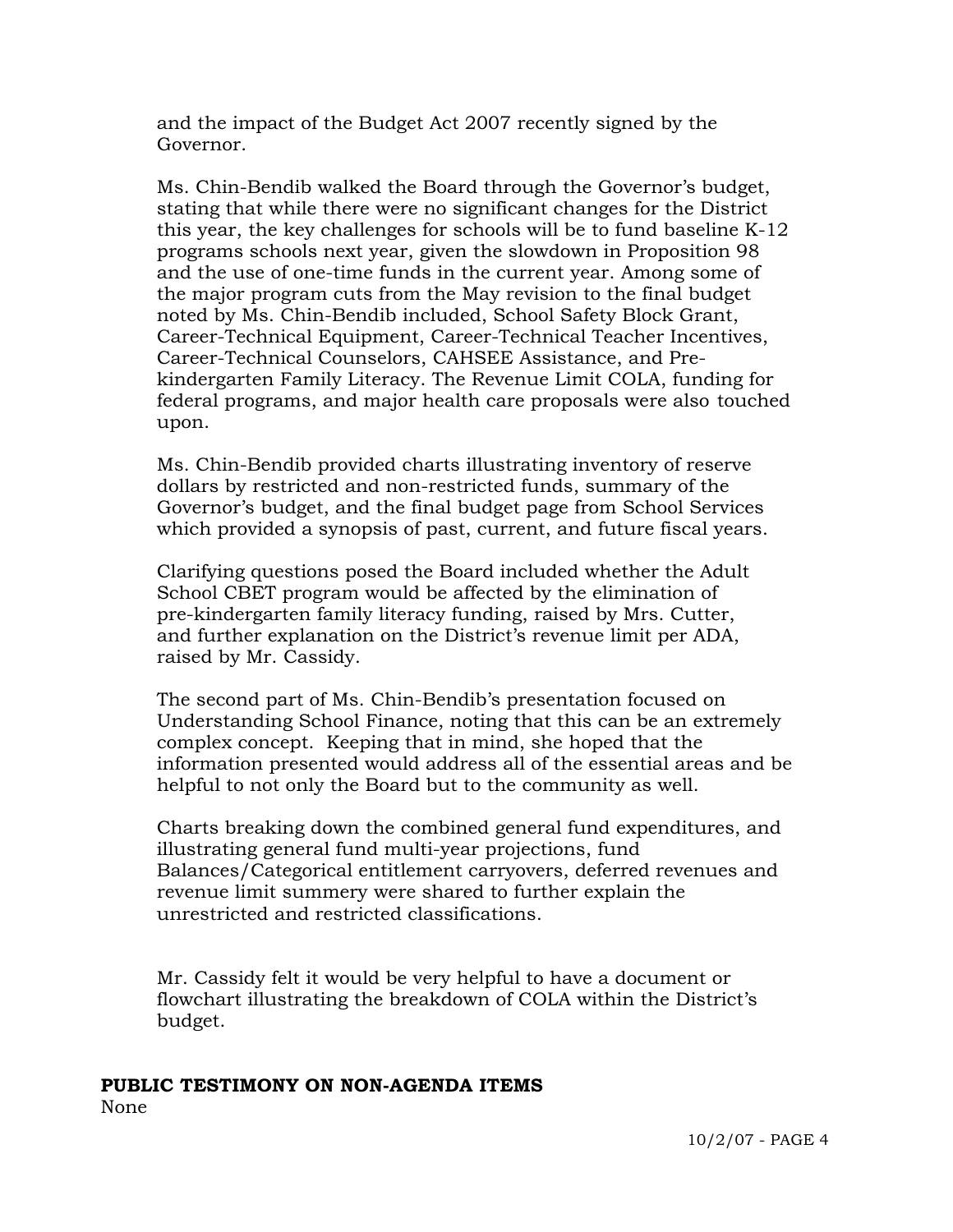#### **PUBLIC HEARING**

Ms. Perry recused herself from the public hearing.

A public hearing was held regarding the Preliminary Endangerment Assessment (PEA) for the 9th grade campus.

On a motion made by Mr. Davis and seconded by Mrs. Hague, the Board opened the public hearing regarding the Preliminary Endangerment Assessment (PEA) for the 9th grade campus by a 6-0 vote with Ms. Perry recusing herself.

There were no public comments from the public.

On a motion made by Mr. Davis and seconded by Mrs. Cutter, the Board closed the public hearing regarding the Preliminary Endangerment Assessment (PEA) for the 9th grade campus by a 6-0 with Ms. Perry recusing herself.

## **REPORTS**

- 1) Correspondence Clerk Perry reported receiving the following emails for the period of September 19 – October 2, 2007, from Alberto Del Rio regarding concerns of Monroe Elementary, from Thomas Morse regarding opening of bargaining, and from Claire McKean regarding District position.
- 2) Superintendent's Report Superintendent Lim announced that the release of the Career Technical Education (CTE) first round scores ranked the District's 5 CTE grants in the top half of the 17 grants awarded, placing the grant application of the Building Trades and Construction program at San Leandro High as the top score at 150 points for Region 4 (Marin, Napa, Solano, Contra Costa, Alameda, San Francisco, and San Mateo Counties) thus qualifying the District for the second round of consideration. Noting that a minimum score of 105 was required, Ms. Lim reported the following scores by industry sector:
	- Building Trades & Construction 150
	- Manufacturing Product Development 146
	- Marketing, Sales, and Services 144
	- Arts, Media, & Entertainment 142.5
	- Transportation 136

Ms. Lim said that this was quite an accomplishment, acknowledging Emily Kaplan, District grant writer and the CTE staff for their vision and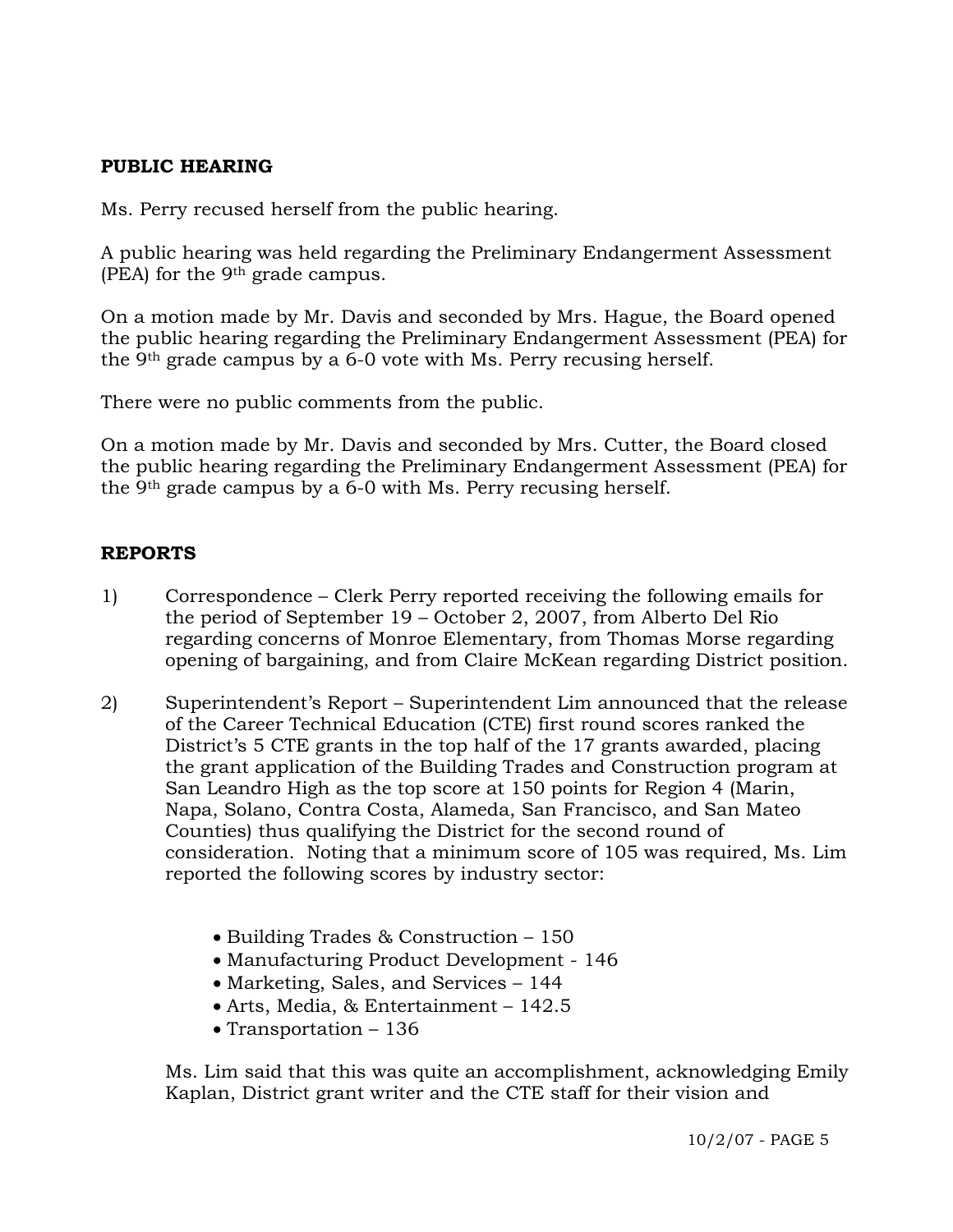dedication to this program.

The Superintendent reported that the District was entering its fifth year of equity training, and had their first meeting moving into the next model, Equity Training of Trainers (E-TOT), with Glenn Singleton on September 24. Approximately sixty-five members came together to review agreements and conditions around race, had an eye-opening experience regarding Jena 6, and concluded with a lesson on building relationships establishing and raising rigor for our students. She said that Dr. Sharroky Hollie would be the presenter on October 22.

The Bancroft Ribbon Cutting Ceremony will be October 8 and will include a special tribute to Bob Williams, and an inaugural lap around the track.

The first Superintendent's Parent Leaders' Council meeting will be on October 9 at 6 p.m. at the District Office.

Dr. Will Walker will present the second of three sessions of Partnership for Academically Successful Students (P.A.S.S.) on October 29 at 5 p.m.

- 3) Board Committee Reports
	- City/District Liaison Mr. Cassidy reported that the committee met on Monday, October 1 and shared the following report:
		- Discussed Burrell Field options including the possibility of using Oyster Bay for relocation.
		- Superintendent Lim shared the District's "We're Shaping Up in San Leandro" PowerPower that was shared with the Board.
		- Discussed "Walk to School". Mayor Santos distributed a copy of his proclamation proclaiming October 3 as "Walk to School Day". It was noted that the City had received several Safe Routes to School grants which will provide funding for 12 projects in the City including in-crosswalk lightening. The District requested that consideration be given to those heavily trafficked areas that are adjacent to school sites.
		- Four potential joint use projects were briefly discussed including the San Leandro High Arts Education Center, 9th Grade Campus gymnasium, the San Leandro High School parking lot and relocation of the District administrative offices. The City was thanked for their input with regards to the design phase process of the 9th Grade Campus.
		- Councilmember Gregory suggested converting the property at the end of Cary Drive, next to the Bancroft field into a dog park.
		- Mr. Davis interjected that the City is interested in working with District with regards to the facility design and construction management of the PG&E lot.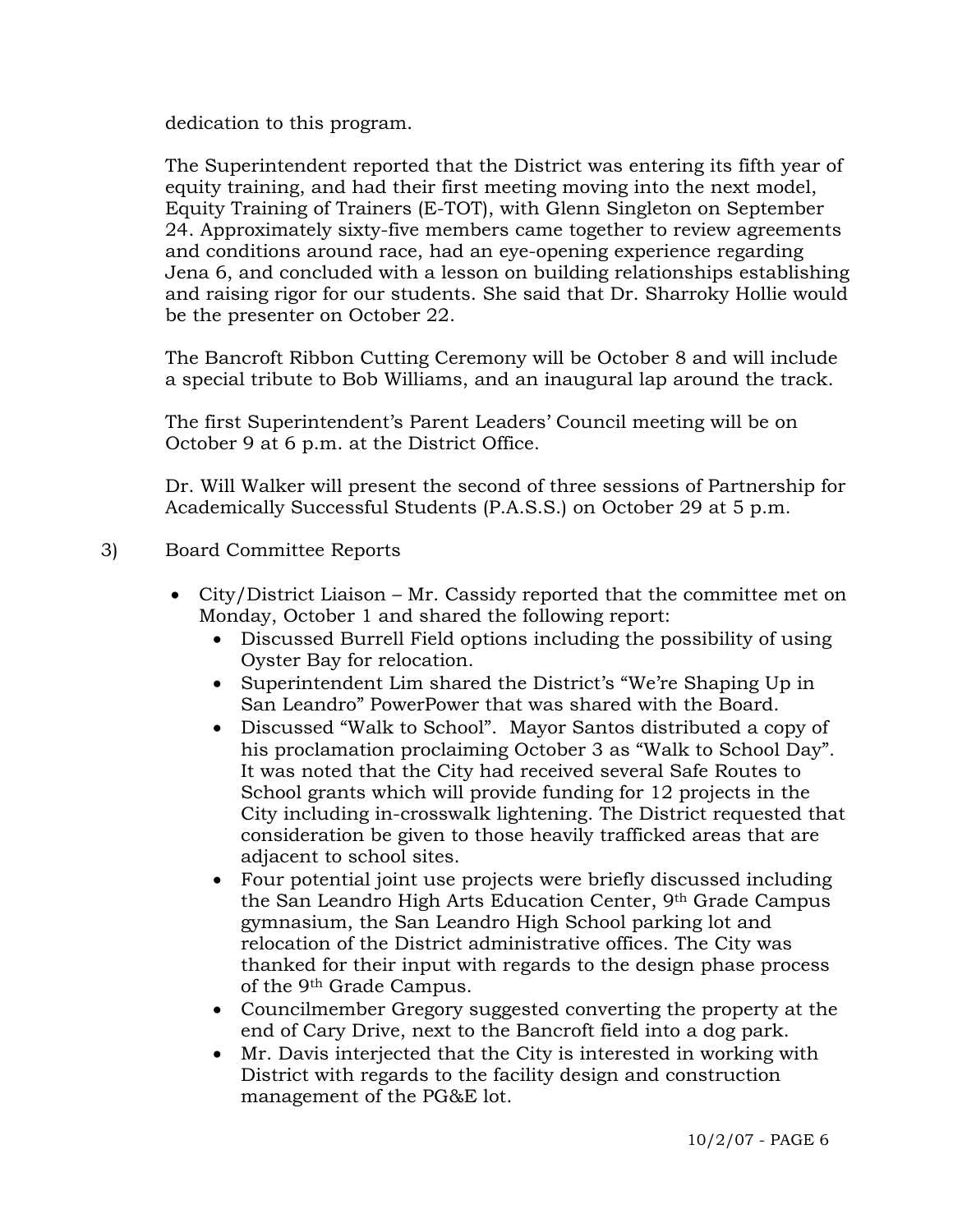• Communication – Mr. Katz reported that the committee met on September 27 and discussed the Measure B community newsletter which will include information about modernization, roofing, grants, and other positive update information, noting that the estimated total cost would be approximately \$8,000. They also discussed more communication with regards to "Letters to the Editor", etc. and discussed developing a plan, timeline and rubric around six different subjects, in conjunction with the Superintendent's communications. It was decided that the committee will develop a student achievement flyer. They heard updates regarding the Superintendent's Parent Leaders' Council/Reception which is scheduled to meet on Oct 9, P.A.S.S, Website, and ongoing projects. The committee will meet on the third Thursday's of each month.

#### **CONSENT ITEMS**

Ms. Perry asked that 1.1-C, Approve the Minutes from the Regular Board Meeting held on September 5, 2007; 2.2-C, Approve the Revised Job Description for the Measure B Bond Account Technician; and 2.3-C, Approve the Revised Job Description and Position for Community Service/Measure B Bond Accounts Payable Technician be pulled from the Consent Calendar.

Mr. Katz requested that 3.4-C, Adopt Resolution #07-43, Support of Red Ribbon Week be pulled from the Consent Calendar.

#### General Services

1.2-C Adopt Resolution #07-42, Proclaiming the month of October as International "Walk to School Month"

#### Human Resources

2.1-C Accept Personnel Report as submitted.

## Educational Services

- 3.1-C Acceptance of Donations
- 3.2-C K-12 Edusoft Assessment Management System Contract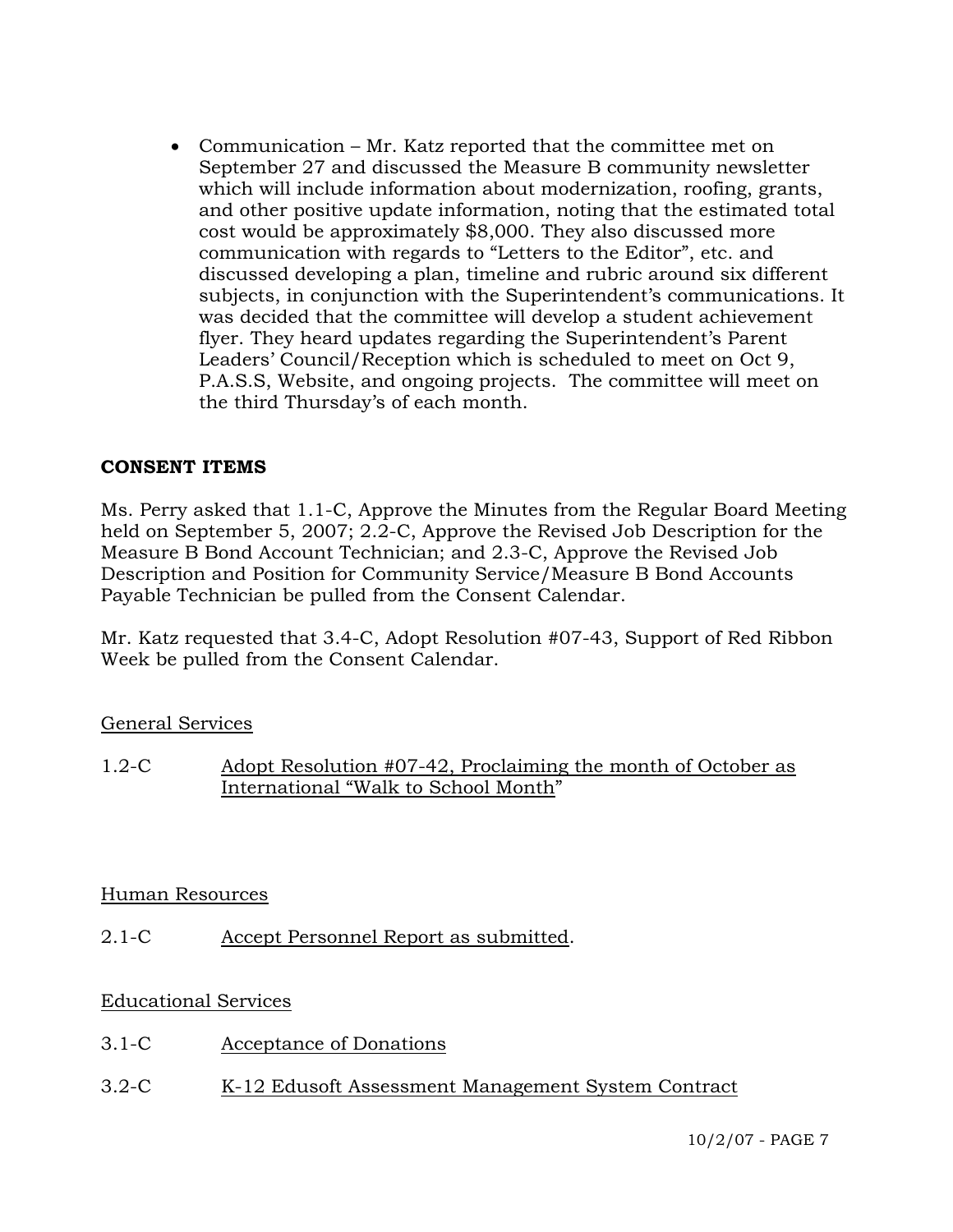3.3-C Memorandum of Understanding between San Leandro Unified School District and the San Leandro Boys and Girls Club for the After School Education and Safety (ASES) Program

## Business Operations

- 4.1-C Actuarial Study for Governmental Accounting Standards Board (GASB) Statement No. 45
- 4.2-C Measure B Performance Audit Contract

## Facilities and Construction

5.1-C State Roofing Systems Change Order #2 for the McKinley, Roosevelt & Washington Elementary Schools Re-roofing Project

> On a motion made by Mr. Davis and seconded by Mrs. Cutter, the Board approved the remaining consent items by a 7-0 vote.

#### General Services

1.1-C Approve the minutes from the regular Board meeting held on September 5, 2007

> Trustee Perry would like to table these minutes until the October 16 Board meeting. She felt that the questions and issues raised on page four of the minutes by the Board with regards to the Schematic Design Phase of the new 9th Grade campus needed to be expanded, so that at the end of the process the community will be aware of the questions and concerns raised by the Board during this decision making process.

 On a motion made by Ms Perry and seconded by Mrs. Hague, the Board table this item until the October 16 Board meeting by a 7-0 vote.

#### Human Resources

2.2-C Approve the Revised Job Description for the Measure B Bond Account Technician.

> Ms. Perry noted that "limited term" was not indicated in the job description.

Prior to the vote, and responding to Mrs. Hague, Superintendent Lim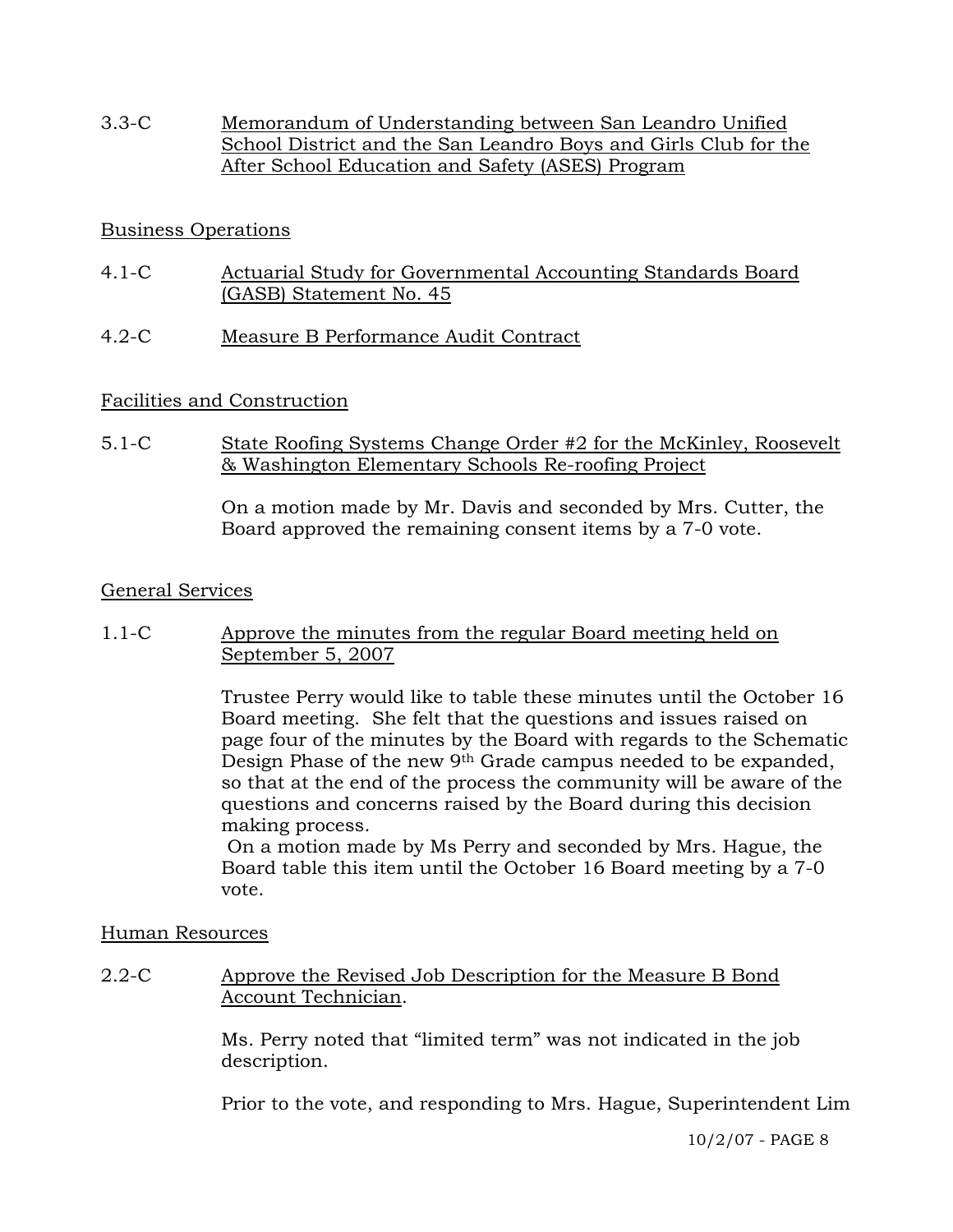and Assistant Superintendent Byron Isaac, said that there would not be any immediate change with regards to the funding at this time.

On a motion made by Ms. Perry and seconded by Mr. Davis, the Board approved the revised job description for the Measure B Bond Account Technician with the addition of "limited term" to the job description by a 7-0 vote.

#### 2.3-C Approve the Revised Job Description and position for Community Service/Measure B Bond Accounts Payable Technician

Trustee Perry noted that some questions had surfaced regarding this position and requested that it be tabled to the October 18 Board meeting.

On a motion made by Ms. Perry and seconded by Mr. Katz, the Board tabled the approval of the revised job description and position for the Community Service/Measure B Bond Account Payable Technician to the October 18 Board meeting by a 7-0 vote.

#### Educational Services

## 3.4-C Adopt Resolution #07-43, Support of Red Ribbon Week

Trustee Katz felt that the wording *"….we are strongly committed to a drug-free society"* was not the intent of the Resolution. He asked that it be changed to something more appropriate. It was agreed that the entire paragraph of the Resolution would read "*NOW, THEREFORE, BE IT RESOLVED, That the San Leandro Unified School District does hereby proclaim October 20th through 28th, 2007, as "Red Ribbon Week" in our public school, and encourages every member of our community to participate in drug abuse prevention education activities, making a unified statement that we are strongly committed to a drug-abuse-free society."*

On a motion made by Mr. Katz and seconded by Mr. Davis, the Board adopted Resolution #07-43, in support of Red Ribbon Week, the week of October 20, 2007 – October 28, 2007, as amended, by a 7-0 vote.

#### **ADDITIONAL SUGGESTIONS AND COMMENTS FROM BOARD MEMBERS**

• Mr. Richards asked if the Board and District staff were interested in submitting an application to participate in the Alameda County 2007 Veterans Day Parade on Sunday, November 11. The Board agreed, so President Richards will work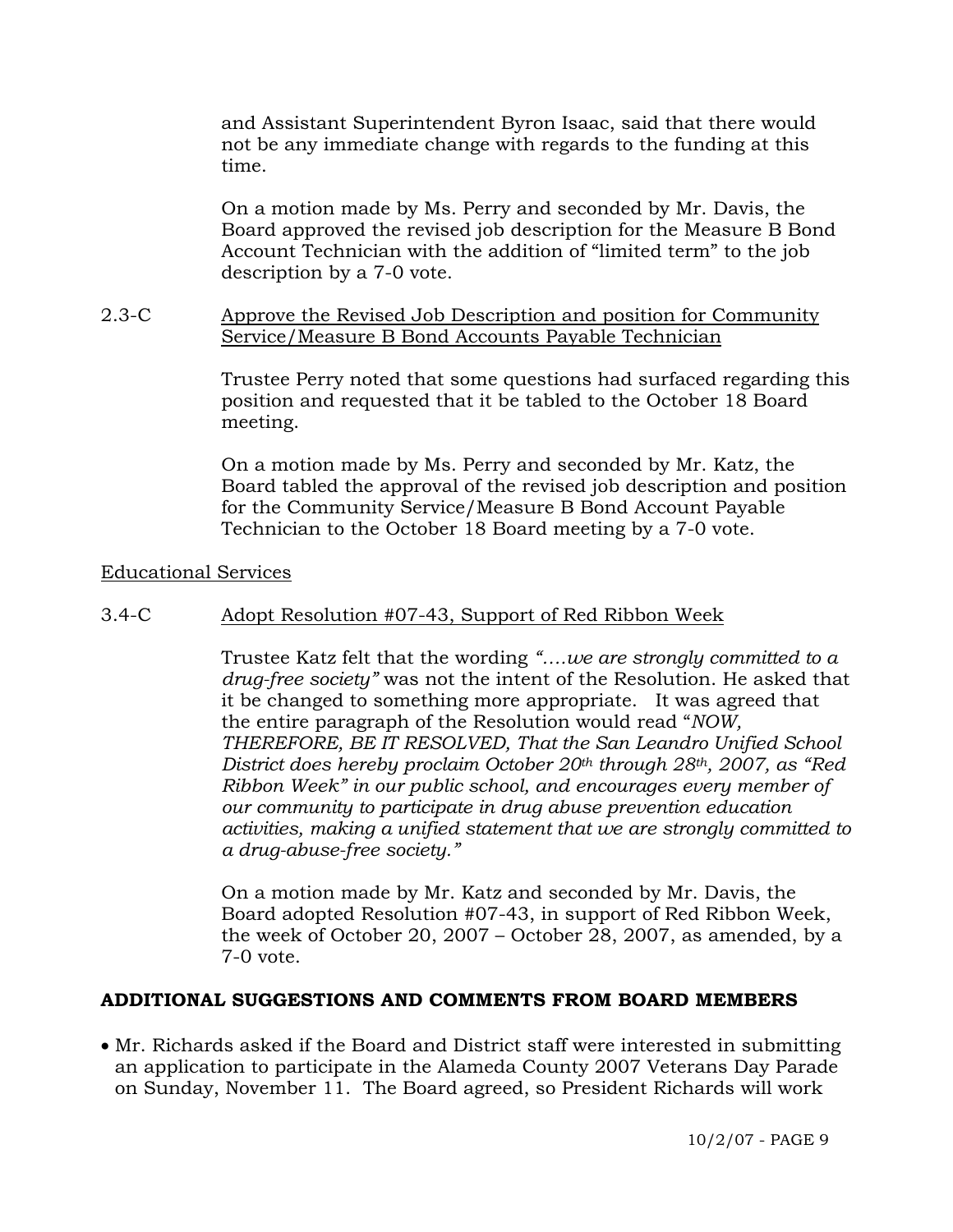with the Superintendent to finalize the details. He attended the Back-To-School Night at the high school and felt that it well attended.

• Ms. Perry attended the Back-To-School Nights at both middle schools, the high school and Lincoln. She attended the "Kaiser Power to Change" in San Leandro where Kaiser Permanente is looking at advances in health care technology. She found this to be a great networking opportunity for "Shape Up San Leandro", noting that she was able to get some contacts and that Kaiser was interested in participating.

 She also attended the KNN schools finance conference and found it be very informative. Topics included the Standard Poor's presentation on the new financial management assessment criteria, "Out of Darkness": Building Bond Support from a skeptical Community presented by Tracy Unified, solar energy in public school presented by New Haven Unified, and Citizens Advisory Committee for Finance presented Los Altos School District. She said that she had passed on the information to both the Superintendent and Assistance Superintendent Bendib.

 Ms. Perry said that she would be attending the BTSA Advisory Council at the County Office on October 3 and the Civic Education Awards that same evening.

- Mr. Davis reported that at the District/City Liaison Committee meeting, City staff was acknowledged for their role with regards to the District seeking grant funds, the 9th Grade Campus design, PG&E lot, and the Bancroft field project. He felt it would be appropriate for the Board to recognize the staff who actively participated and worked with District on these projects at a future meeting and asked for Board consensus. It was the consensus of the Board to recognize those staff members either at the Bancroft field dedication or at a future Board meeting.
- Mr. Katz addressed the Board regarding a communication received from SLTA proposing that a portion of the Board meeting be allotted for presentations by the SLTA president or designee. President Richards said that the Board would be discussing that topic in negotiations.

 Mr. Katz would like to see the Board continue to move in the direction of a Board retreat and asked for some alternate dates. He would also like to see the Board discuss possible options for Burrell field such as relocation to Oyster Point, and/or renovation/modernization, as well as consideration to pursue a parcel tax at a future meeting.

• Mrs. Hague reminded the Board that the high school Homecoming game would be October 26. She noted that she had mentioned it at the District/City Liaison it hopes of encouraging City participation and support.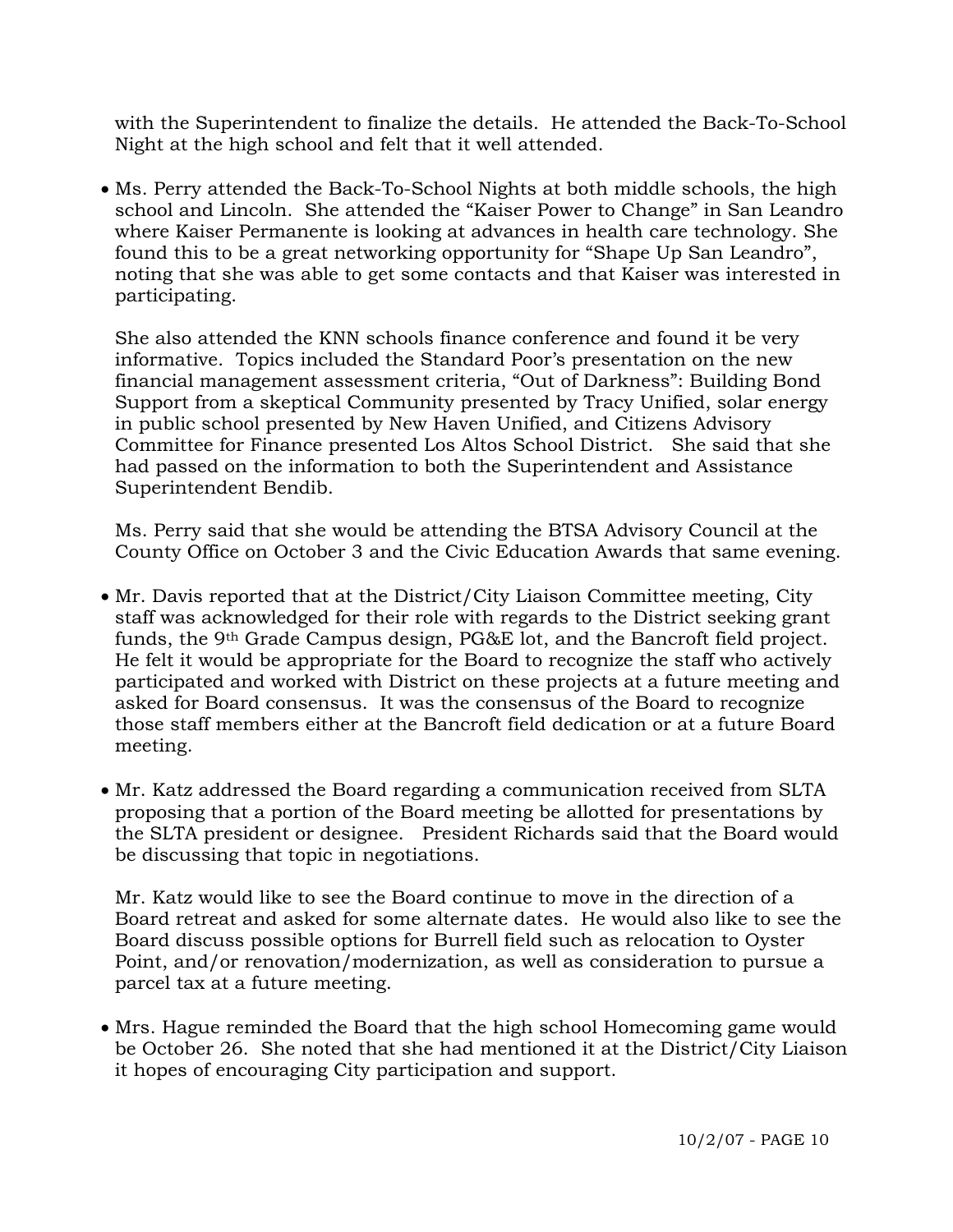• Mr. Cassidy said that he will be out of town on November 11 and will be unable to participate in the parade.

 He reported that he had received a letter from Congressman Pete Stark (copies of which were given to the Board and the Superintendent) thanking him for the column he wrote in the Daily Review. Mr. Cassidy expressed how disappointing it was to be criticized at the last Board meeting by other Board members for allegedly playing upon racial stereotypes and talking about issues of student achievement. He distributed a variety of articles regarding student achievement, achievement gap, as well as some of the approaches being made to address this issue, adding the he felt it was important to ask why the achievement gap exists, what are the causes, and have a realistic appraisal of the challenges and needs our students face so that they can be addressed.

 Mr. Cassidy said that he was still very much interested in a Board retreat and hoped that the Board would consider having a retreat and planning session to discuss the goals the Board wants to achieve in 2008.

The Board recessed into closed session at 9:47 p.m. and returned to open session at 10:30 p.m. President Richards said that the Board had been in closed session and had taken the following action:

- On a motion by Mr. Davis and seconded by Ms. Perry, the Board appointed Felipe S. Ibarra as Assistant Director, Curriculum and Instruction by a 7-0 vote.
- On a motion by Mrs. Cutter and seconded by Mr. Davis, the Board appointed Daniel S. Hillman as Vice Principal at San Leandro High School by a 7-0 vote.